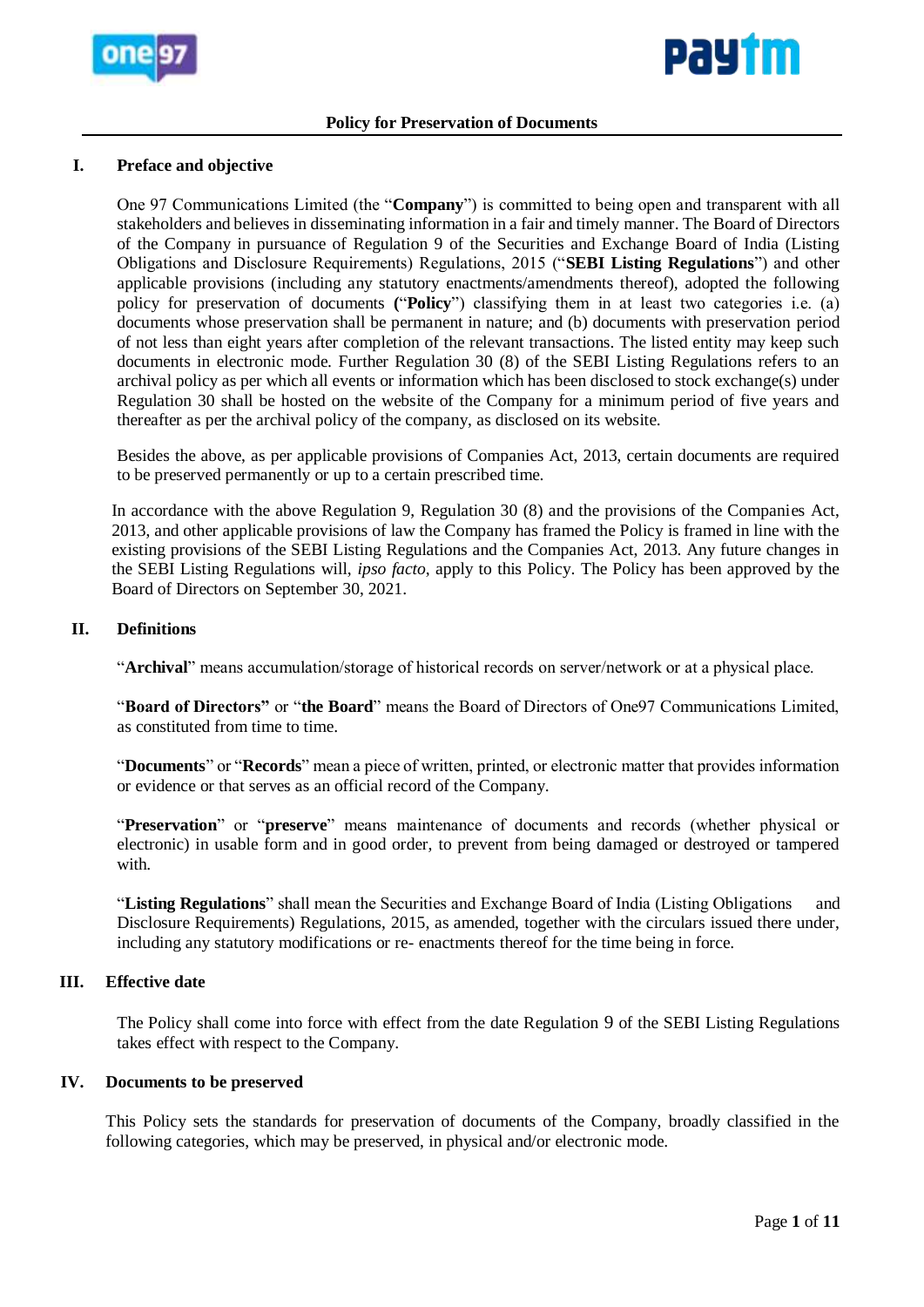



#### **(i) Category A – Documents whose preservation shall be permanent in nature**

**Annexure 1** of this Policy contains the details of documents whose preservation shall be permanent in nature. All modifications, amendments, additions, deletions to the said documents shall also be preserved permanently by the Company.

### **(ii) Category B – Documents to be preserved for not less than eight years after completion of the relevant transaction.**

**Annexure 2** of this Policy contains the details of documents with preservation period of not less than eight years after completion of the relevant transactions. All modifications, amendments, additions, deletions to the said documents shall also be preserved for a term not less than eight years.

### **(iii) Category C – General**

In addition to the documents mentioned in sub-clause (i) and (ii) above, other documents, certificates, forms, statutory registers, records, etc. which are required to be mandatorily maintained and preserved shall be preserved for a stipulated period of time as per the existing rules/ procedures/ practices of the Company or as per the applicable statutory/ regulatory provisions in this regard.

**Annexure 3** attached herewith contains the details of documents with preservation period other than those mentioned in sub-clause (i) and (ii) above.

### **(iv) Category D - Documents to be made available on the website of the company as required by the Companies Act, 2013 and the SEBI Listing Regulations**

- a) The Company shall maintain a functional website containing:
	- The basic information about the Company,
	- All information and/or documents as specified in the applicable provisions of Companies Act, 2013,
	- All information and/or documents as specified in Regulation 46 (2) of the SEBI Listing Regulations,
	- All information and/or documents mentioned in Part (B) of Annexure 2 of this Policy, which are required to be made available on the website of the Company, and
	- All information and/or documents as mentioned in Regulation 30 of the SEBI Listing Regulations on material events.
- b) The Company shall ensure that contents of the website are correct.
- c) The Company shall update any change in the content of its website within two working days from the date of such change in content.
- d) Information and/ or documents required to be made available under Regulation 30 of the SEBI Listing Regulations shall be made available on the website simultaneously with disclosure to stock exchanges.
- e) The information and/or documents relating to all events or information which has been disclosed to stock exchange(s) under Regulation 30 shall be hosted on the website of company for a minimum period of five years.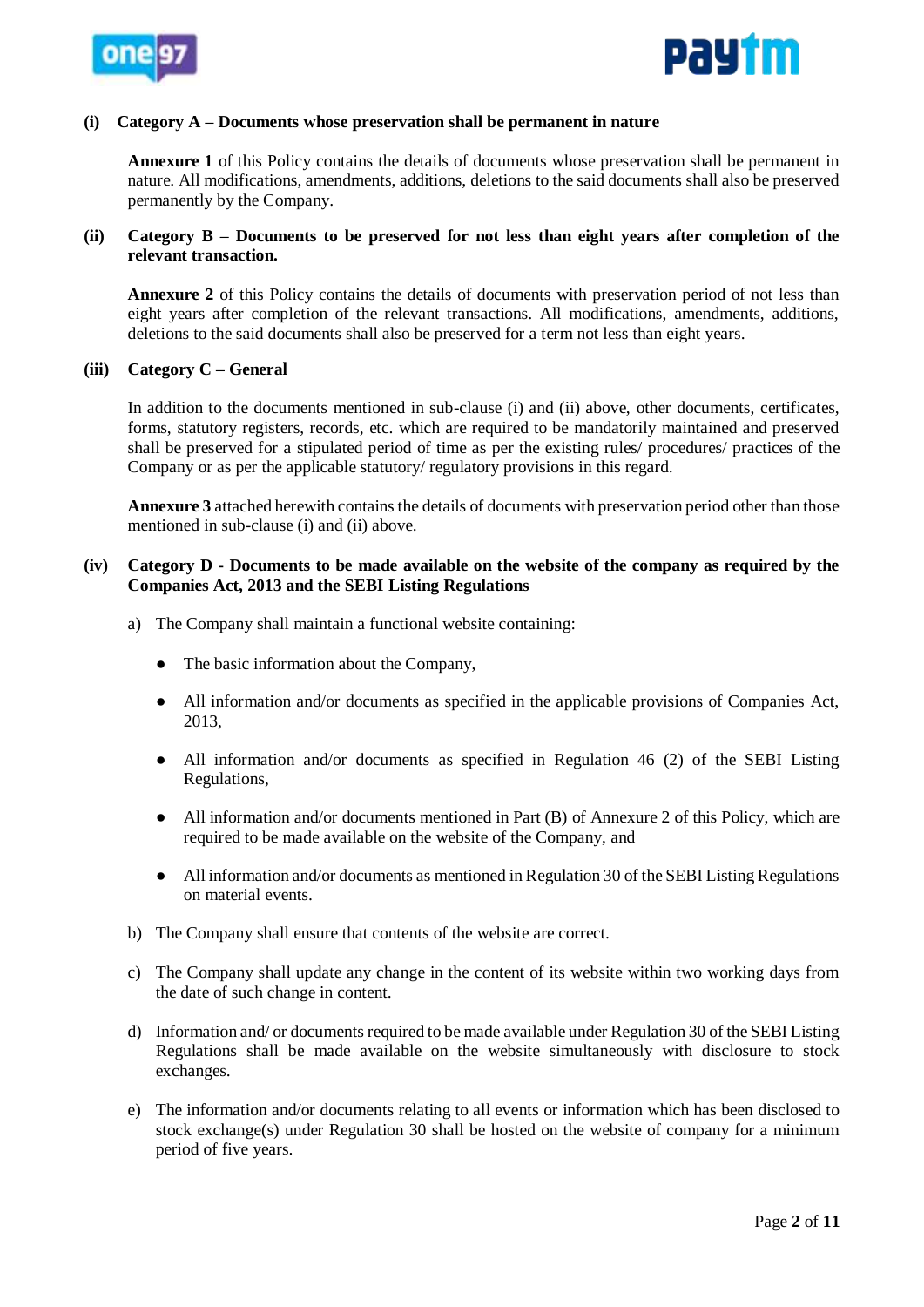



- f) Information and/ or documents shall be arranged under proper heads and sub heads in such a manner that they can easily be located/ searched by the viewers, viz.
	- The information and/or documents shall be arranged financial year wise with further segregation into four quarters of the financial year.

All policies etc. or the information/ documents of a general nature shall be clubbed together at one place.

### **V. Responsibility**

The heads of respective departments of the Company shall be responsible for preservation of the documents in terms of this Policy, in respect of the areas of operations falling under the charge of each of them.

#### **VI. Mode of maintenance**

The Company shall maintain these records either in physical or electronic mode. The applicable provisions of law, rules and regulations with regard to electronic maintenance of records shall be adhered to by the Company.

All the records shall be maintained as per the prescribed formats, if any, as amended from time to time under applicable law.

For all physical as well as electronic Documents, the heads of the respective business divisions/ departments of the Company shall be responsible for preservation of such Records, Documents. The preservation of the records should be such as to ensure that there is no tampering, alteration, destruction or anything which endangers the content, authenticity, utility or accessibility of the records. The preserved records must be accessible at all reasonable times. Access may be controlled by the heads of the respective business divisions/ departments with preservation, so as to ensure integrity of the records and prohibit unauthorised access.

#### **VII. Destruction of documents**

After the expiry of the statutory retention period, the preserved documents may be destroyed in such mode under the instructions approved by the Board of Directors/ concerned Functional Director/ Head of the Department. This applies to both physical and electronic documents.

After the expiry of time mentioned in Clause 3 (iv) (e) of this Policy, the information and/or document shall be removed from the main website. The backup of such information and/or document which is removed from the main website shall be maintained/ preserved in the server for a minimum period of 3 years and after expiry of this period of 3 years the backup may be permanently removed from the server.

#### **VIII. Dissemination of the Policy**

The Policy, as amended from time to time, shall be placed on the website of the Company,

#### **IX. General**

Notwithstanding anything contained in this Policy, the Company shall ensure compliance with any additional requirements as may be prescribed under any laws/regulations either existing or arising out of any amendment to such laws/regulations or otherwise and applicable to the Company, from time to time.

#### **X. Policy review**

The board of directors of the Company ("**Board**") may subject to applicable laws is entitled to amend, suspend or rescind this Policy at any time. Any difficulties or ambiguities in the Policy will be resolved by the Board of Directors in line with the broad intent of the Policy. The Board may also establish further rules and procedures, from time to time, to give effect to the intent of this Policy.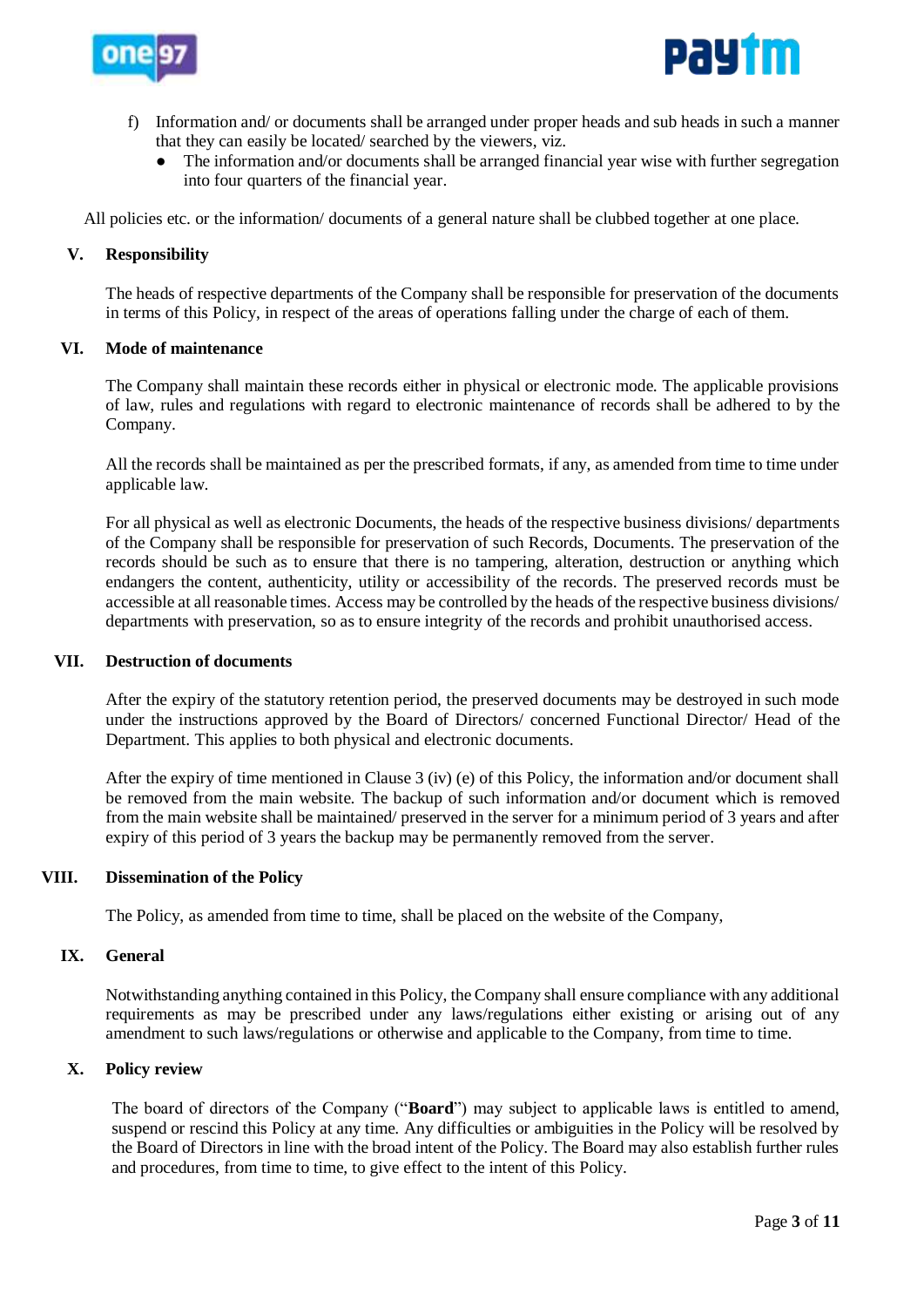



In the event of any conflict between the provisions of this Policy and of the applicable law dealing with the related party transactions, such applicable law in force from time to time shall prevail over this Policy.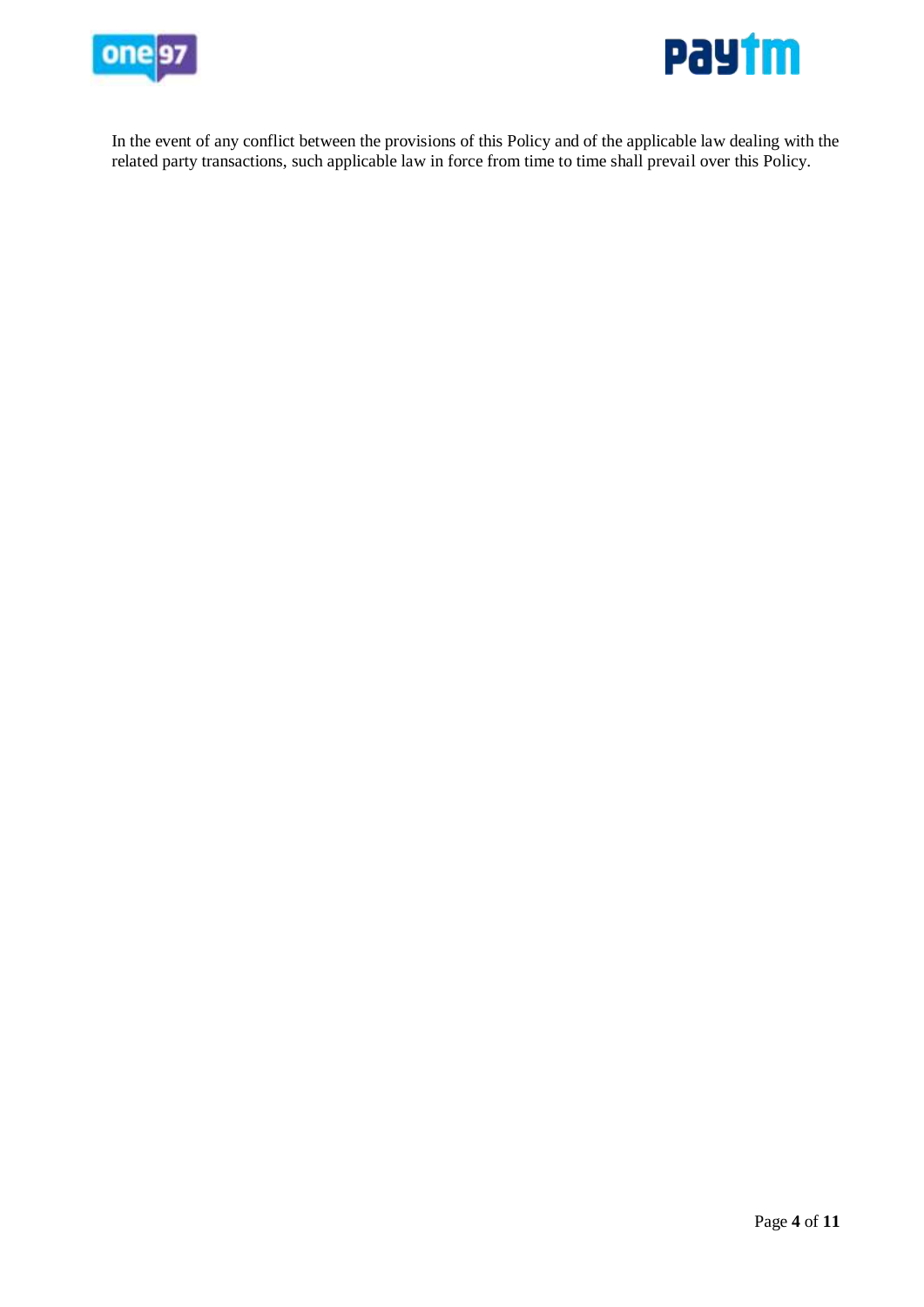



# **Annexure - 1**

# **Documents preservation of which is permanent in nature**

| Sl.<br>No.       | <b>Document</b>                                                                                                     | <b>Place of</b>                   | Person responsible<br>for custody           | <b>Reference of</b>                        | <b>Period</b>       |
|------------------|---------------------------------------------------------------------------------------------------------------------|-----------------------------------|---------------------------------------------|--------------------------------------------|---------------------|
| $\mathbf{1}$     | $% \left( \left( \mathcal{A},\mathcal{A}\right) \right) =\left( \mathcal{A},\mathcal{A}\right)$ of<br>Copies<br>all | preservation<br>Registered        | Company Secretary                           | provision<br>Sec<br>7(4)<br>of<br>the      | Permanent,          |
|                  | documents<br>and<br>information<br>as                                                                               | office                            | or any other person<br>authorized by<br>the | Companies Act, 2013                        | till<br>dissolution |
|                  | filed<br>originally                                                                                                 |                                   | Board<br>for<br>the                         |                                            | of<br>the           |
|                  | under section<br>33                                                                                                 |                                   | purpose                                     |                                            | company             |
|                  | (incorporation)<br>of<br>Companies<br>the                                                                           |                                   |                                             |                                            |                     |
|                  | Act, 1956                                                                                                           |                                   |                                             |                                            |                     |
| $\overline{2}$   | Register<br>of                                                                                                      | Registered                        | Company Secretary                           | 6<br>(3)<br>Rule<br>of                     | Permanent           |
|                  | Renewed<br>and<br>Share                                                                                             | office of<br>the                  | or any other person<br>authorized by        | Companies<br>(Share                        |                     |
|                  | Duplicate<br>Certificates<br>in                                                                                     | company or at<br>such other place | the<br>Board<br>for<br>the                  | Capital<br>and<br>Debenture)<br>Rules,     |                     |
|                  | Form SH-2                                                                                                           | where<br>the                      | purpose.                                    | 2014                                       |                     |
|                  |                                                                                                                     | of<br>Register                    |                                             |                                            |                     |
|                  |                                                                                                                     | <b>Members</b><br>is              |                                             |                                            |                     |
| 3.               | certificate<br>Share                                                                                                | kept<br>Registered                | Company Secretary                           | Rule $7(3)$<br>of the                      | Permanent           |
|                  | forms and related                                                                                                   | office                            | or such other person                        | Companies<br>(Share                        |                     |
|                  | books<br>and                                                                                                        |                                   | as the Board may                            | Capital<br>and                             |                     |
|                  | documents<br><b>Disputed cases</b>                                                                                  |                                   | authorize                                   | Debenture)<br>Rules,<br>2014               |                     |
| $\overline{4}$ . | Register<br>of                                                                                                      | Registered                        | Company Secretary                           | of<br>Rule $10(4)$<br>the                  | Permanent           |
|                  | Charges in Form                                                                                                     | office                            | or any other person                         | Companies                                  |                     |
|                  | <b>CHG-7</b>                                                                                                        |                                   | authorised by<br>the                        | (Registration<br>of                        |                     |
|                  |                                                                                                                     |                                   | Board<br>for<br>the<br>purpose.             | Charge) Rules, 2014                        |                     |
| 5.               | Register<br>of                                                                                                      | Maintained by a                   | Maintained<br>by<br>$\rm{a}$                | Rule $15(1)$<br>of the                     | Permanent           |
|                  | Members,<br>as                                                                                                      | depository                        | depository                                  | Companies                                  |                     |
|                  | maintained<br>by a<br>depository<br>under                                                                           |                                   |                                             | (Management<br>and<br>Administration)      |                     |
|                  | section 11 of the                                                                                                   |                                   |                                             | Rules, 2014 read with                      |                     |
|                  | Depositories<br>Act,                                                                                                |                                   |                                             | section 88<br><sub>of</sub><br>the         |                     |
|                  | 1996                                                                                                                |                                   |                                             | Companies Act                              |                     |
| 6.               | Minutes books of<br>general meetings                                                                                | Registered<br>Office              | Company Secretary<br>or any director duly   | Rule $25(1)(e)$ of the<br>Companies        | Permanent           |
|                  |                                                                                                                     |                                   | authorized by<br>the                        | (Management<br>and                         |                     |
|                  |                                                                                                                     |                                   | Board<br>for<br>the                         | Administration)                            |                     |
|                  |                                                                                                                     |                                   | purpose                                     | <b>Rules</b> , 2014                        |                     |
| 7.               | Minutes books of<br>Board<br>and<br>the                                                                             | Registered<br>office or such      | Company Secretary<br>or any director duly   | Rule $25(1)(f)$ of the<br>Companies        | Permanent           |
|                  | committee                                                                                                           | place as Board                    | authorized by<br>the                        | (Management<br>and                         |                     |
|                  | meetings                                                                                                            | may decide                        | Board<br>for<br>the                         | Administration)                            |                     |
|                  |                                                                                                                     |                                   | purpose                                     | <b>Rules</b> , 2014                        |                     |
| 8.               | Register in form<br><b>MBP-2</b> u/s 186 of                                                                         | Registered<br>Office              | Company Secretary<br>or any other person    | Rule $12(3)$ of the<br>Companies (Meetings | Permanent           |
|                  | <b>Companies</b><br>the                                                                                             |                                   | authorised by<br>the                        | Board<br>and its<br>of                     |                     |
|                  | Act, 2013 (loan/                                                                                                    |                                   | Board<br>for<br>the                         | Powers) Rules, 2014                        |                     |
|                  | guarantee/ security                                                                                                 |                                   | purpose.                                    |                                            |                     |
|                  | making<br><b>or</b><br>an                                                                                           |                                   |                                             |                                            |                     |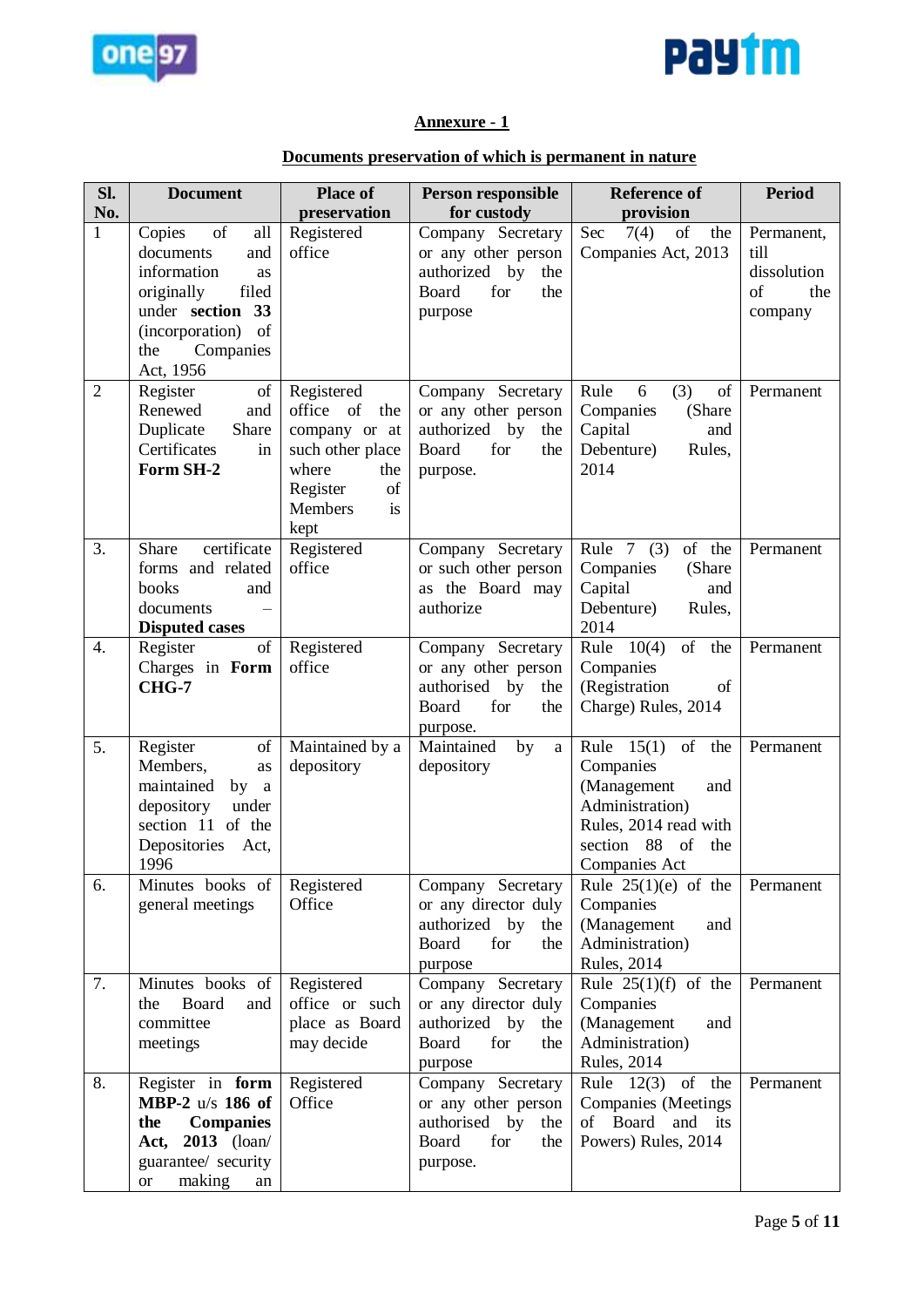



|     | acquisition<br>of<br>securities)                                                                                                                                                                                                        |                      |                                                                                                                                                                    |                                                                                                 |           |
|-----|-----------------------------------------------------------------------------------------------------------------------------------------------------------------------------------------------------------------------------------------|----------------------|--------------------------------------------------------------------------------------------------------------------------------------------------------------------|-------------------------------------------------------------------------------------------------|-----------|
| 9.  | Register in form<br>MBP-3 u/s 187 of<br><b>Companies</b><br>the<br>2013<br>Act,<br>(investment held in<br>the name of any<br>other person)                                                                                              | Registered<br>Office | Company Secretary<br>or if there is no<br>company secretary,<br>any director or any<br>officer<br>other<br>authorised by<br>the<br>for<br>Board<br>the<br>purpose. | Rule $14(3)$ of the<br><b>Companies</b> (Meetings<br>of Board<br>and its<br>Powers) Rules, 2014 | Permanent |
| 10. | Register in Form<br>MBP-4 u/s 189 of<br><b>Companies</b><br>the<br>2013<br>Act,<br>(Register)<br>of<br>contracts<br><sub>or</sub><br>in<br>arrangements<br>which directors are<br>interested as per<br>section 184 & 188<br>of the Act) | Registered<br>Office | Company<br>Secretary<br>any<br><b>or</b><br>other<br>person<br>authorised by<br>the<br>Board<br>for<br>the<br>purpose                                              | Rule $16(3)$ of the<br>Companies (Meetings)<br>of Board and its<br>Powers) Rules, 2014          | Permanent |

**Note:** Property records including purchase and sale deeds, licences, copyrights, patents & trademarks shall also be preserved permanently.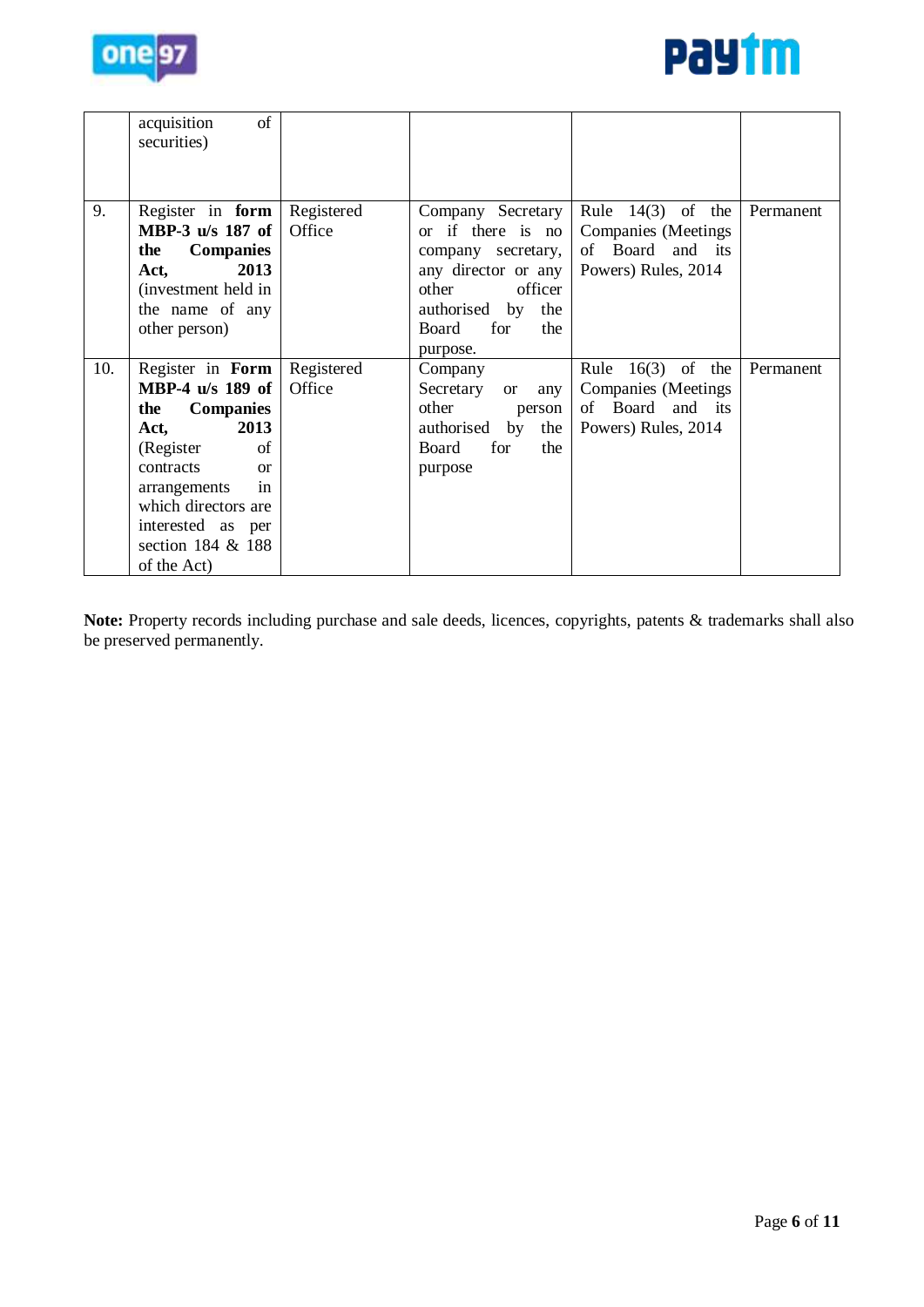



# **Annexure – 2**

# **Documents with preservation period of not less than eight years after completion of the relevant transactions**

## **A) Mandated under Companies Act, 2013**

| Sl. | <b>Document</b>                                                                                                                                                                                                                                | <b>Place</b><br>of   | <b>Person</b><br>responsible                                                                                                                      | <b>Reference</b><br><b>of</b>                                                                        | Period                                                                                                                                                                                             |
|-----|------------------------------------------------------------------------------------------------------------------------------------------------------------------------------------------------------------------------------------------------|----------------------|---------------------------------------------------------------------------------------------------------------------------------------------------|------------------------------------------------------------------------------------------------------|----------------------------------------------------------------------------------------------------------------------------------------------------------------------------------------------------|
| No. |                                                                                                                                                                                                                                                | preservati<br>on     | for custody                                                                                                                                       | provision                                                                                            |                                                                                                                                                                                                    |
| 1.  | Instrument creating<br>charge<br><sub>or</sub><br>modification<br>thereon                                                                                                                                                                      | Registered<br>Office | Company<br>Secretary<br>other<br>any<br>person<br>authorised<br>by<br>the<br>Board for the purpose.                                               | Rule $10(4)$ of the<br>Companies<br>(Registration of<br>Charge) Rules,<br>2014                       | 8 years from<br>the<br>date<br>of<br>satisfaction of charge<br>by the company                                                                                                                      |
| 2.  | Copies of all annual<br>prepared<br>returns<br>under section<br>92<br>and copies of all<br>certificates<br>and<br>documents required<br>be<br>annexed<br>to<br>thereto                                                                         | Registered<br>Office | <b>Company Secretary</b>                                                                                                                          | Rule 15 $(3)$ of<br>Companies<br>the<br>(Management<br>and<br>Administration)<br><b>Rules</b> , 2014 | 8 years from the date<br>of filing with<br>the<br>Registrar<br>of<br>Companies.                                                                                                                    |
| 3.  | All notices in Form<br>$MBP-1$<br>for<br>of<br>disclosure<br>concern/<br>interest<br>received u/s 184 of<br>the Companies Act,<br>2013 and Rule 9(1)<br>the<br>Companies<br>(Meetings of Board<br>Powers)<br>and<br>its<br><b>Rules</b> , 2014 | Registered<br>Office | Company Secretary or<br>other<br>any<br>person<br>authorised<br>by<br>the<br>Board for the purpose.                                               | Rule $9(3)$ of the<br>Companies<br>(Meetings<br>of<br>Board and<br>its<br>Powers)<br>Rules,<br>2014  | 8 years from the end<br>of the financial year<br>to which it relates                                                                                                                               |
| 4.  | attendance<br>The<br>register of Board &<br>Committee<br>Meetings                                                                                                                                                                              | Registered<br>Office | Company Secretary or<br>Where there is no<br>Company<br>Secretary,<br>other<br>any<br>person<br>authorised<br>by<br>the<br>Board for this purpose | 4.1.6 & 4.1.7 of<br>Secretarial<br>standards -1                                                      | financial<br>8<br>years<br>from the date of last<br>entry made therein<br>and<br>be<br>may<br>destroyed thereafter<br>with the approval of<br>the Board.                                           |
| 5.  | of<br>Office<br>copies<br>Board<br>Meeting<br>Notices,<br>Agenda,<br>Notes on Agenda<br>and other related<br>of<br>papers<br>the<br>company                                                                                                    | Registered<br>Office | Company Secretary or<br>Where there is no<br>Company<br>Secretary,<br>other<br>any<br>person<br>authorised<br>by<br>the<br>Board for this purpose | 8.2<br>of<br>Secretarial<br>Standards-1                                                              | As<br>long<br>$\rm as$<br>they<br>remain current or for<br>financial<br>8<br>years<br>whichever is later<br>and<br>be<br>may<br>destroyed thereafter<br>with the<br>of<br>approval<br>the<br>Board |
| 6.  | Office<br>copies<br>of<br>general<br>meeting<br>Notices,<br>scrutinizers<br>report                                                                                                                                                             | Registered<br>Office | Company<br>Secretary<br>Where there is no<br>Company<br>Secretary,<br>other<br>any<br>person                                                      | 18.2 (Secretarial<br>Standards-2)                                                                    | long<br>As<br>they<br>as<br>remain current or for<br>financial<br>8<br>years<br>whichever is later                                                                                                 |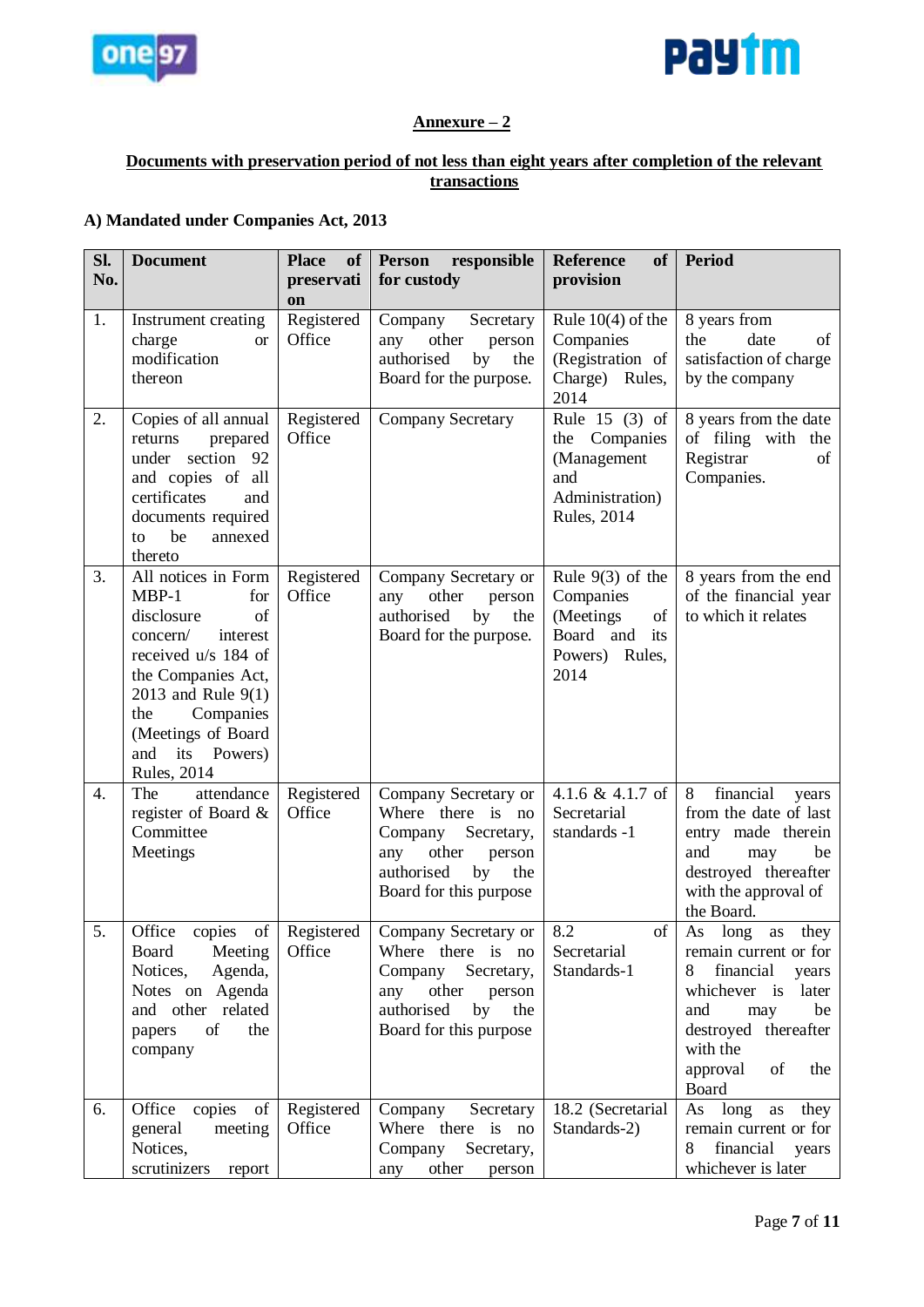



|    | other related<br>and<br>the<br>of<br>papers<br>company                                                                                  |                      | authorised<br>the<br>by<br>Board for this purpose                                                  |                                                                                                  |                   |
|----|-----------------------------------------------------------------------------------------------------------------------------------------|----------------------|----------------------------------------------------------------------------------------------------|--------------------------------------------------------------------------------------------------|-------------------|
| 7. | Any other register<br>/documents<br>required by any law,<br>for the time being in<br>force                                              | Registered<br>Office | <b>Company Secretary</b>                                                                           |                                                                                                  | 8 financial years |
| 8. | <b>Books of Accounts</b>                                                                                                                | Registered<br>Office | <b>CFO</b>                                                                                         |                                                                                                  | 8 financial years |
| 9. | The postal ballot<br>and all other papers<br>or registers relating<br>ballot<br>postal<br>to<br>including voting by<br>electronic means | In<br>the<br>company | Company Secretary or<br>other<br>person<br>any<br>authorised<br>by<br>the<br>Board for the purpose | Rule 22 (11) of<br>the Companies<br>(Management<br>and<br>Administration)<br><b>Rules</b> , 2014 | 8 financial years |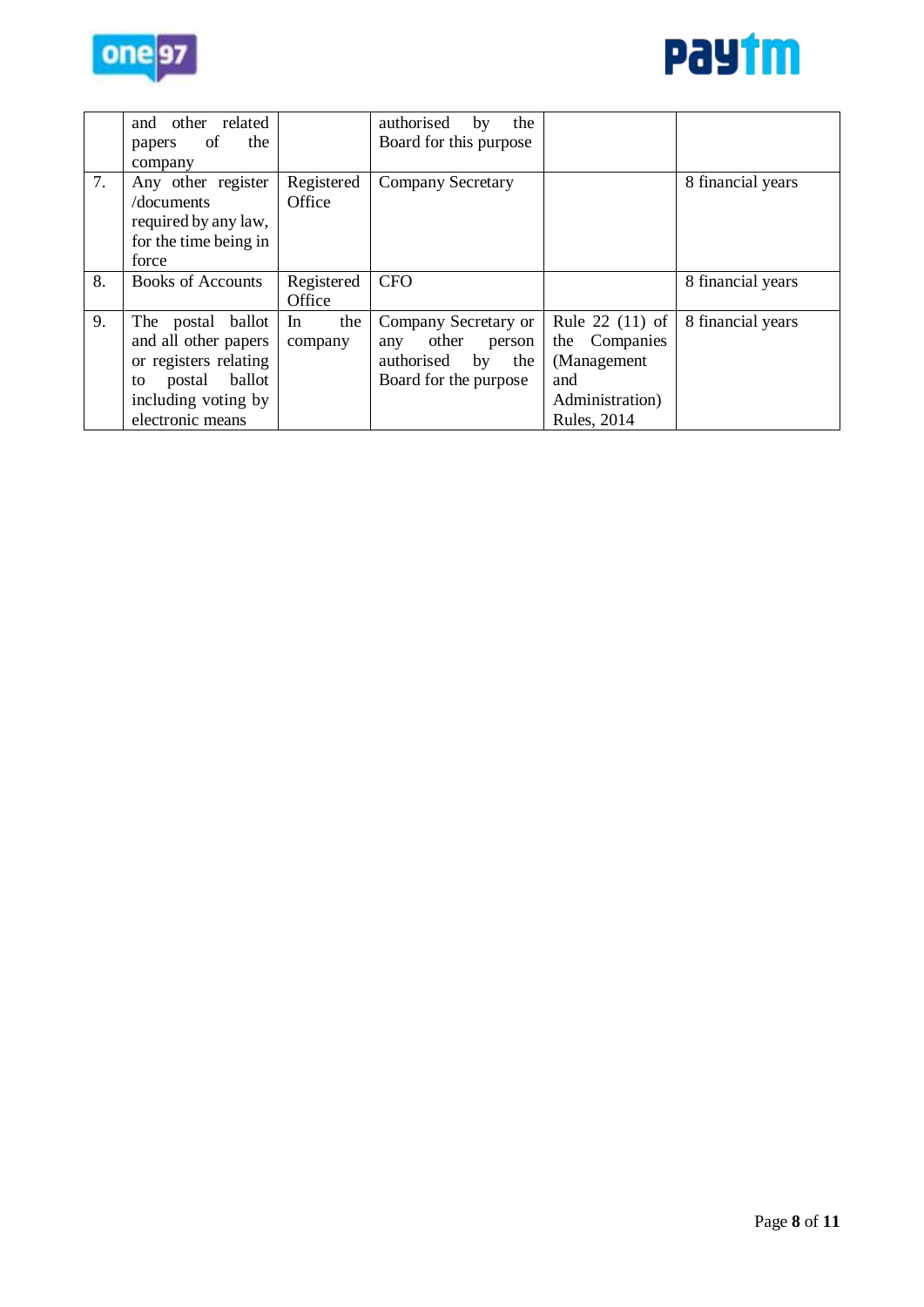



## **B) Illustrative list of Documents identified under SEBI (Listing Obligations and Disclosure Requirements) Regulations, 2015 apart from Documents mentioned in Annexure 1 & Annexure 2 (Part A)**

| SI.              | <b>Document</b>                                                                                 | <b>Provision</b>                             | <b>Regulatio</b> | <b>Period</b>  |
|------------------|-------------------------------------------------------------------------------------------------|----------------------------------------------|------------------|----------------|
| No.              |                                                                                                 |                                              | n no.            |                |
| $\mathbf{1}$     | Compliance certificate (for compliance of                                                       | within one month of end                      | 7(3)             | financial<br>8 |
|                  | Reg. 7(2) signed by compliance officer $\&$                                                     | of each half year                            |                  | years          |
|                  | share transfer agent)                                                                           |                                              |                  |                |
| $\overline{2}$   | Statement giving the number of investor                                                         | within twenty one days                       | 13(3)            | financial<br>8 |
|                  | complaints pending at the beginning of the                                                      | from the end of each                         |                  | years          |
|                  | quarter, those received during the quarter,                                                     | quarter                                      |                  |                |
|                  | disposed of during the quarter and those                                                        |                                              |                  |                |
|                  | remaining unresolved at the end of the<br>quarter.                                              |                                              |                  |                |
| 3                | Quarterly compliance report on corporate                                                        | within fifteen days from                     | 27(2)            | financial<br>8 |
|                  | governance                                                                                      | close of the quarter.                        |                  | years          |
| $\overline{4}$   | Prior intimation to stock exchange about the                                                    | Within<br>the<br>time                        | 29               | financial<br>8 |
|                  | meeting of the board of directors                                                               | prescribed                                   |                  | years          |
| 5                | Disclosures of any material events<br><sub>or</sub>                                             | Within<br>the<br>time                        | 30               | financial<br>8 |
|                  | information                                                                                     | prescribed                                   |                  | years*         |
| 6                | Statement showing holding of securities and                                                     | on a quarterly<br>basis,                     | 31               | financial<br>8 |
|                  | shareholding pattern separately for each class                                                  | within 21 days from the                      |                  | years          |
|                  | of securities                                                                                   | end of each quarter                          |                  |                |
| $\boldsymbol{7}$ | Statement of deviation(s) or variation(s) in                                                    | Within the prescribed                        | 32               | financial<br>8 |
|                  | the use of proceeds from the objects stated in                                                  | time on a quarterly basis                    |                  | years          |
|                  | the offer document or explanatory statement                                                     |                                              |                  |                |
|                  | to the notice for the general meeting, for                                                      |                                              |                  |                |
|                  | public issue, rights issue, preferential issue                                                  |                                              |                  |                |
|                  | etc.                                                                                            |                                              |                  |                |
| 8                | Quarterly<br>standalone/<br>year-to-date<br>and<br>consolidated financial results               | Within 45 days from the                      | 33(3)(a)         | 8<br>financial |
|                  |                                                                                                 | close of quarter, other<br>than last quarter |                  | years          |
| 9                | Annual Audited standalone/ consolidated                                                         | Within 60 days from the                      | 33(3)(d)         | financial<br>8 |
|                  | financial results along with the results of the                                                 | end of financial year                        |                  | years          |
|                  | last quarter                                                                                    |                                              |                  |                |
| 9                | As part of financial results for the half year                                                  | along with<br>quarterly                      | 33(3)(f)         | financial<br>8 |
|                  | by way of a note a statement of assets and                                                      | <b>Financial Results</b>                     |                  | years          |
|                  | liabilities as at the end of the half-year                                                      |                                              |                  |                |
| 10               | Annual report                                                                                   | not later than the day of                    | 34               | financial<br>8 |
|                  |                                                                                                 | commencement<br>of                           |                  | years          |
|                  |                                                                                                 | dispatch<br>its<br>to                        |                  |                |
|                  |                                                                                                 | shareholders                                 |                  |                |
| 11               | <b>Annual Information</b>                                                                       | in the manner specified by                   | 35               | financial<br>8 |
|                  | Memorandum                                                                                      | the Board from time to                       |                  | years          |
|                  |                                                                                                 | time                                         |                  |                |
| 12               | a certificate from a practicing company                                                         | within one month of the                      | 40(9)            | 8<br>financial |
|                  | secretary, certifying that all certificates have                                                | end of each half of the                      |                  | years          |
|                  | been issued within thirty days of the date of<br>lodgement<br>for<br>transfer,<br>sub-division, | financial year                               |                  |                |
|                  | consolidation,<br>renewal,<br>exchange<br><b>or</b>                                             |                                              |                  |                |
|                  | endorsement of calls/ allotment monies.                                                         |                                              |                  |                |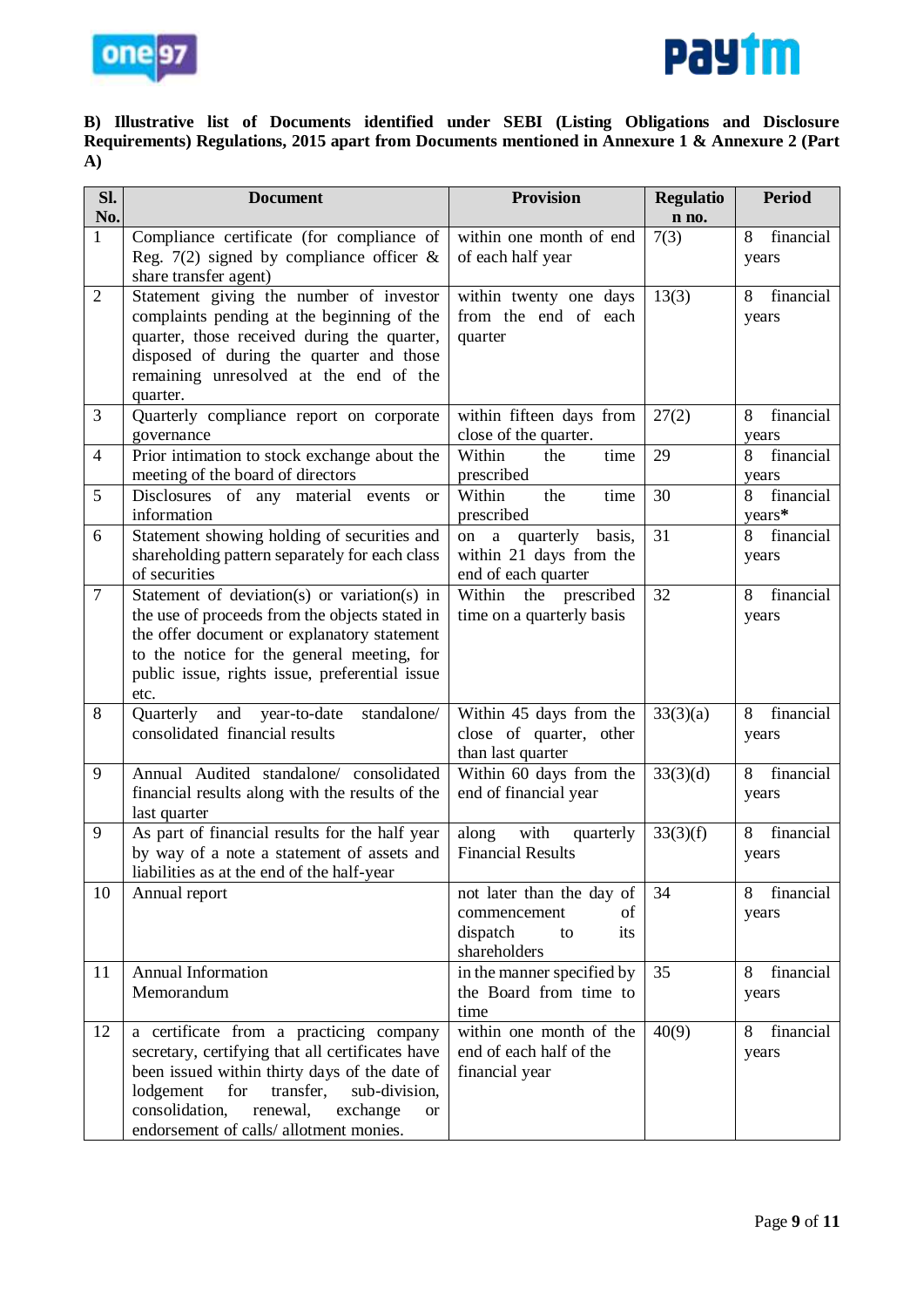



| 13 | Intimation of record date                                                                              | Notice in advance of<br>atleast seven (3 working)<br>days in case of right issue)<br>working days (excluding<br>the date of intimation and<br>the record date) to stock<br>exchange | 42 | 8<br>financial<br>years |
|----|--------------------------------------------------------------------------------------------------------|-------------------------------------------------------------------------------------------------------------------------------------------------------------------------------------|----|-------------------------|
| 14 | Details regarding the voting results of general<br>meetings                                            | within forty eight hours<br>conclusion of<br>its<br>of<br>General Meeting,                                                                                                          | 44 | 8<br>financial<br>years |
| 15 | Any and all kinds of filing to Stock<br>Exchanges, viz. Press Release, Investors<br>Presentation, etc. | time<br>Within<br>the<br>prescribed                                                                                                                                                 |    | 8<br>financial<br>years |

*\*However the disclosures under Regulation 30 shall be hosted on the website for a minimum period of five years.*